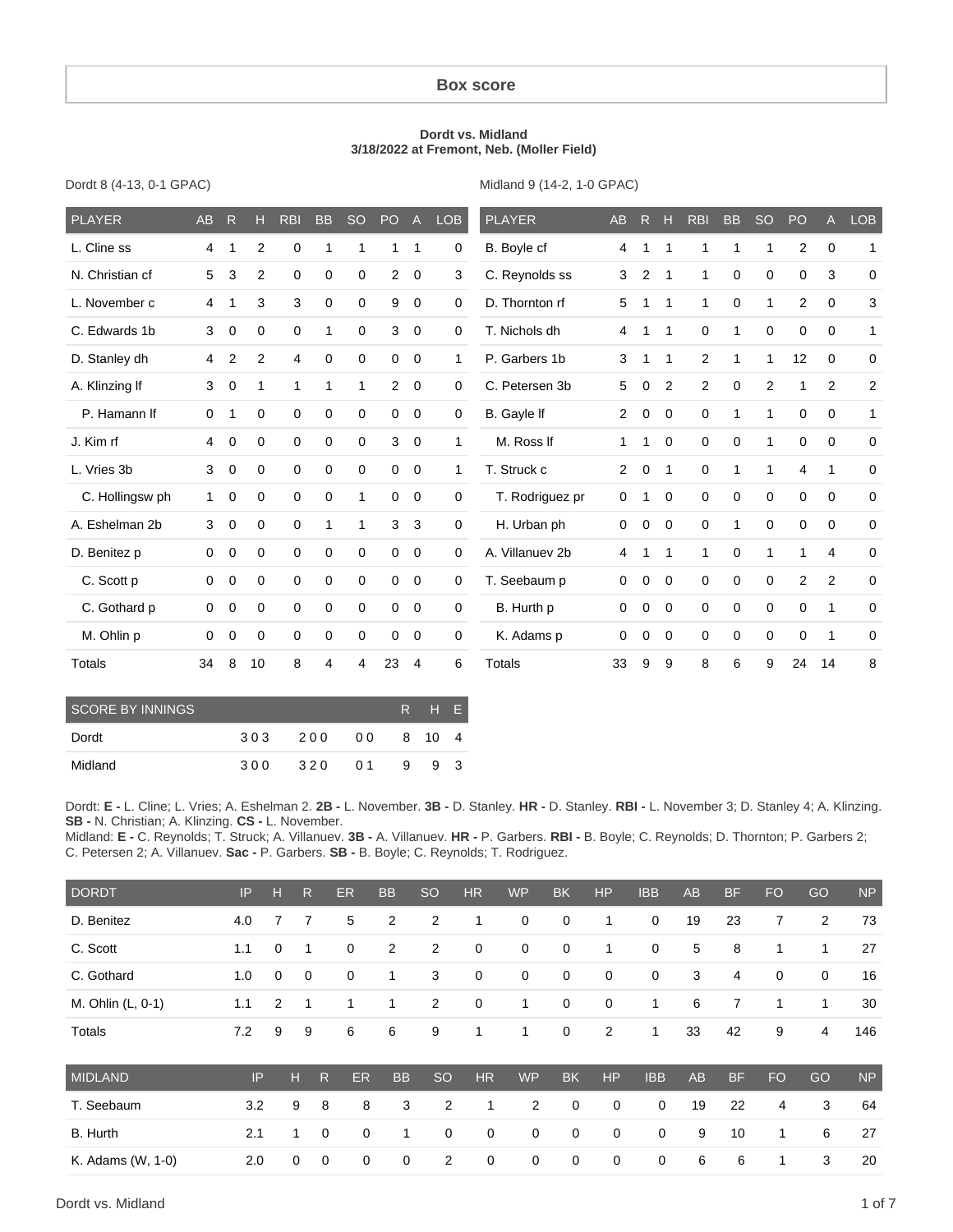| ×<br>. .<br>×<br>٧<br>×<br>۰, |  |
|-------------------------------|--|
|-------------------------------|--|

Dordt: **Batters Faced -** D. Benitez 23; C. Scott 8; C. Gothard 4; M. Ohlin 7. **HBP -** D. Benitez; C. Scott. Midland: **Batters Faced -** T. Seebaum 22; B. Hurth 10; K. Adams 6.

**Start:** 3:02 PM **Duration:** 2:48 **Attendance:** 0

Weather: Upper 40s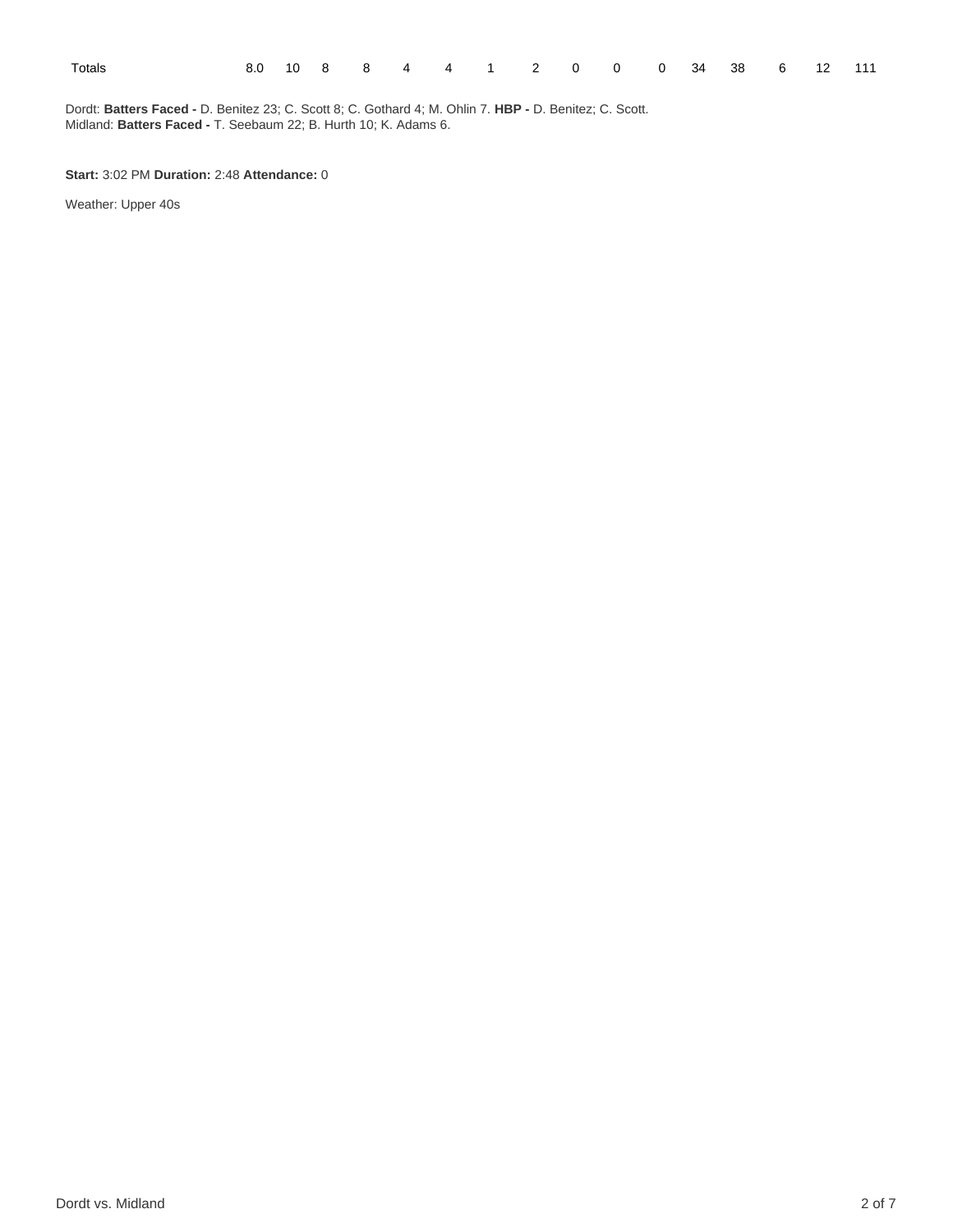# **Scoring Summary**

| <b>INNINGS</b> | <b>PLAY</b>                                                                                                           | $V - H$ |
|----------------|-----------------------------------------------------------------------------------------------------------------------|---------|
| Dordt<br>1st   | L. November singled down the rf line, RBI; N. Christian scored.                                                       | $1 - 0$ |
| Dordt<br>1st   | D. Stanley homered, 2 RBI; P. Hamann scored.                                                                          | $3 - 0$ |
| Midland<br>1st | D. Thornton reached first on an error by 3b, advanced to second; C. Reynolds scored.                                  | $3 - 1$ |
| Midland<br>1st | P. Garbers flied out to rf, sacrifice fly, RBI; T. Nichols advanced to second; D. Thornton scored.                    | $3 - 2$ |
| Midland<br>1st | C. Petersen singled to left field, RBI; T. Nichols scored, unearned.                                                  | $3 - 3$ |
| Dordt<br>3rd   | D. Stanley tripled to right center, 2 RBI; L. November scored; N. Christian scored.                                   | $5 - 3$ |
| Dordt<br>3rd   | A. Klinzing singled up the middle, RBI; D. Stanley scored.                                                            | $6 - 3$ |
| Dordt<br>4th   | L. November doubled down the If line, 2 RBI; N. Christian scored; L. Cline scored.                                    | $8 - 3$ |
| Midland<br>4th | A. Villanuev tripled to left center, RBI; T. Rodriguez scored.                                                        | $8 - 4$ |
| Midland<br>4th | B. Boyle singled, bunt, RBI; A. Villanuev scored.                                                                     | $8 - 5$ |
| Midland<br>4th | D. Thornton singled up the middle, RBI; B. Boyle scored, unearned.                                                    | $8 - 6$ |
| Midland<br>5th | P. Garbers homered, RBI.                                                                                              | $8 - 7$ |
| Midland<br>5th | C. Reynolds hit by pitch, RBI; B. Boyle advanced to second; A. Villanuev advanced to third; M. Ross scored, unearned. | $8 - 8$ |
| Midland<br>8th | C. Petersen singled to shortstop, RBI; P. Garbers advanced to second; C. Reynolds scored.                             | $8 - 9$ |

# **All Plays**

# **Dordt Top of 1st Inning**

P. Hamann advanced to second on a wild pitch.

| L. Cline struck out swinging. (1 out)                           |
|-----------------------------------------------------------------|
| N. Christian reached first on an error by 2b.                   |
| N. Christian stole second.                                      |
| N. Christian advanced to third on an error by c.                |
| L. November singled down the rf line, RBI; N. Christian scored. |
| P. Hamann pinch ran for L. November.                            |
|                                                                 |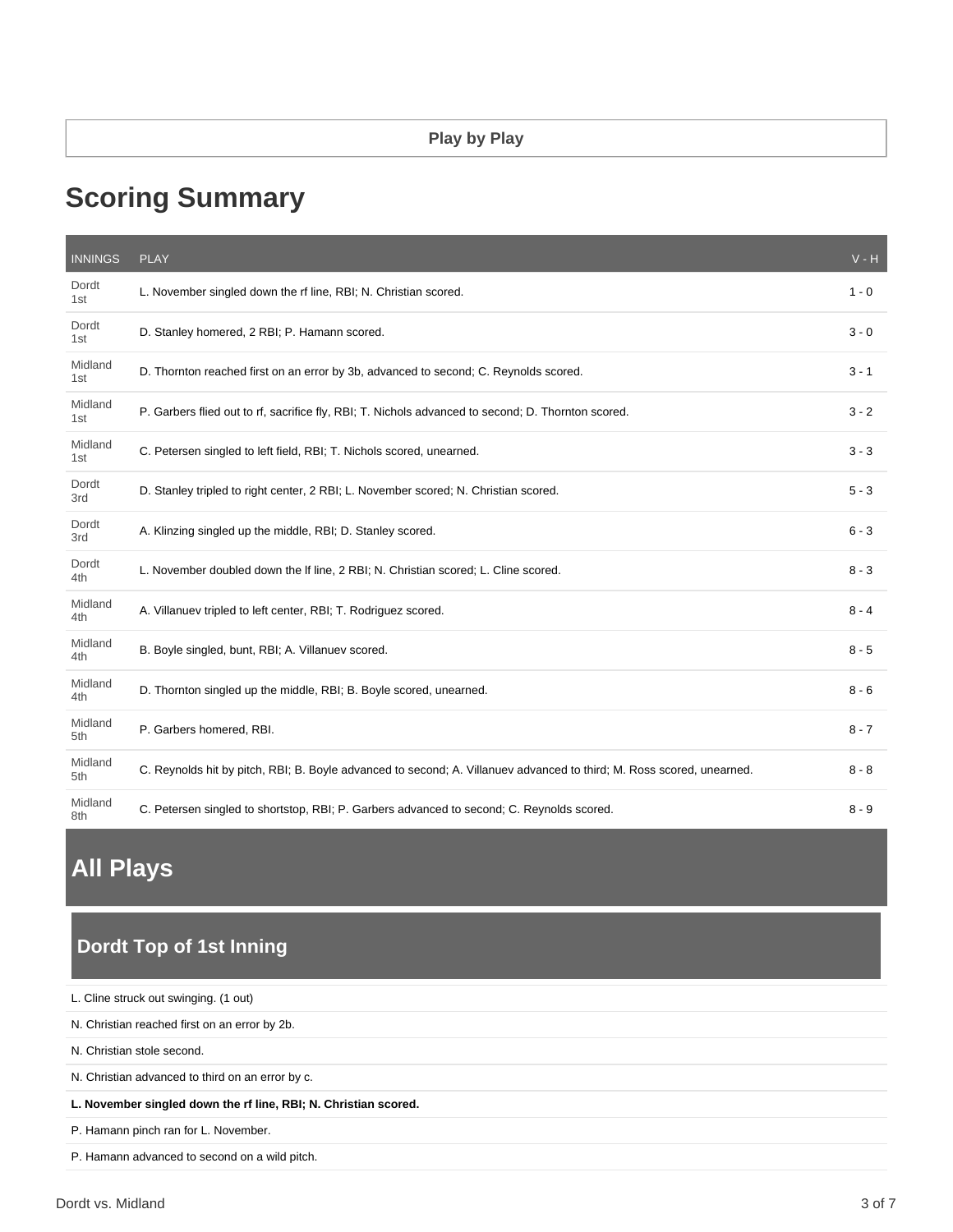C. Edwards grounded out to 2b; P. Hamann advanced to third. (2 out)

#### **D. Stanley homered, 2 RBI; P. Hamann scored.**

A. Klinzing walked.

J. Kim grounded out to p, bunt. (3 out)

**Inning Summary: 3 Runs , 2 Hits , 2 Errors , 1 LOB**

## **Midland Bottom of 1st Inning**

L. November to c for P. Hamann.

B. Boyle grounded out to ss. (1 out)

C. Reynolds hit by pitch.

C. Reynolds stole second.

**D. Thornton reached first on an error by 3b, advanced to second; C. Reynolds scored.**

T. Nichols singled to left field; D. Thornton advanced to third.

**P. Garbers flied out to rf, sacrifice fly, RBI; T. Nichols advanced to second; D. Thornton scored.**

**C. Petersen singled to left field, RBI; T. Nichols scored, unearned.**

B. Gayle struck out looking. (3 out)

**Inning Summary: 3 Runs , 2 Hits , 1 Errors , 1 LOB**

# **Dordt Top of 2nd Inning**

L. Vries flied out to rf. (1 out)

A. Eshelman struck out swinging. (2 out)

L. Cline walked.

L. Cline out at first p to 1b, picked off. (3 out)

**Inning Summary: 0 Runs , 0 Hits , 0 Errors , 1 LOB**

## **Midland Bottom of 2nd Inning**

T. Struck walked.

T. Rodriguez pinch ran for T. Struck.

A. Villanuev popped up to rf. (1 out)

B. Boyle lined into double play 2b; T. Rodriguez out on the play. (3 out)

**Inning Summary: 0 Runs , 0 Hits , 0 Errors , 0 LOB**

# **Dordt Top of 3rd Inning**

T. Struck pinch ran for T. Rodriguez.

T. Struck to c.

N. Christian singled to third base.

L. November singled through the left side; N. Christian advanced to second.

C. Edwards popped up to p. (1 out)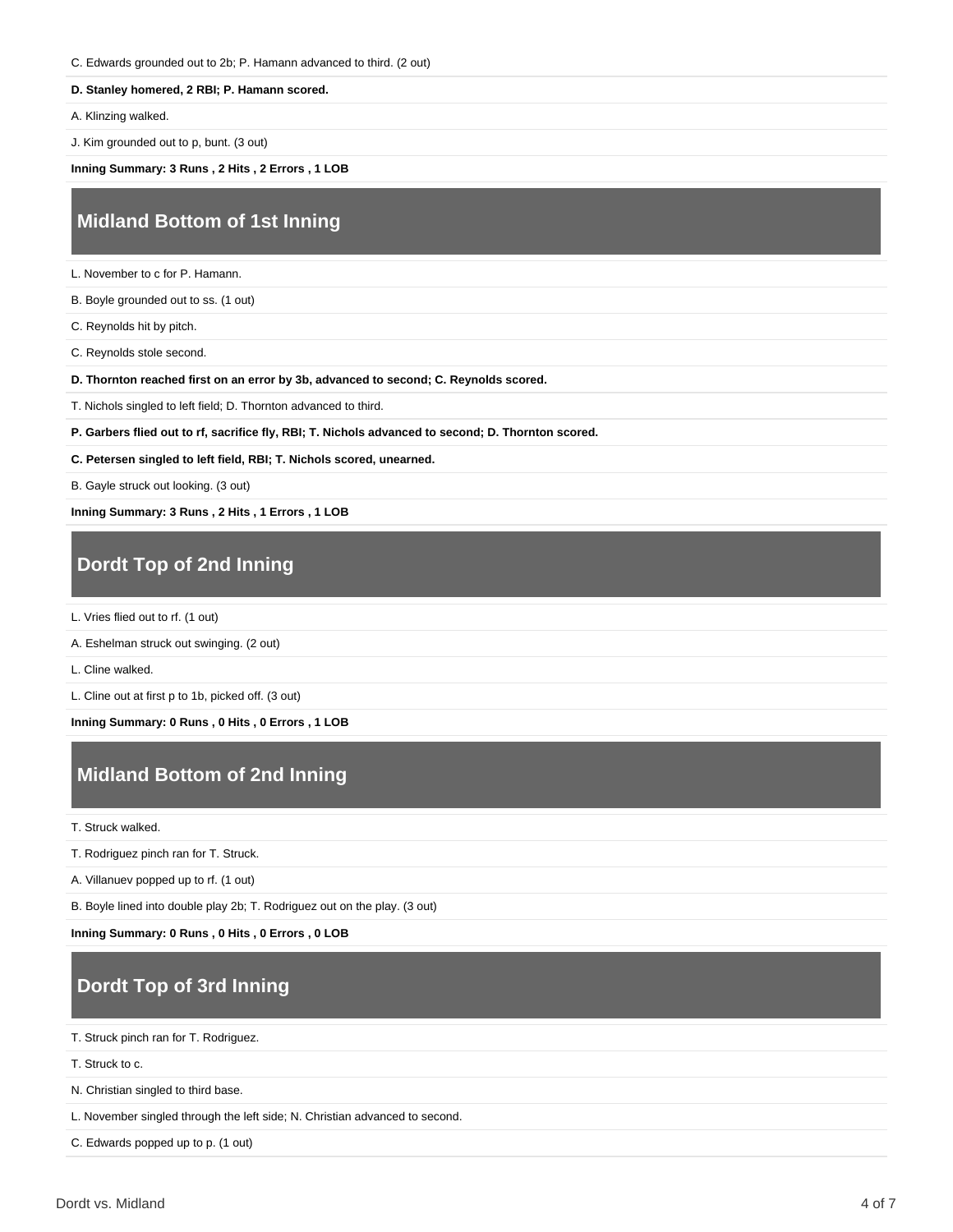#### **D. Stanley tripled to right center, 2 RBI; L. November scored; N. Christian scored.**

#### **A. Klinzing singled up the middle, RBI; D. Stanley scored.**

J. Kim flied out to cf. (2 out)

A. Klinzing stole second.

L. Vries popped up to rf. (3 out)

**Inning Summary: 3 Runs , 4 Hits , 0 Errors , 1 LOB**

#### **Midland Bottom of 3rd Inning**

C. Reynolds popped up to 2b. (1 out)

D. Thornton reached first on an error by 2b.

T. Nichols walked; D. Thornton advanced to second.

P. Garbers reached on a fielder's choice; T. Nichols out at second 2b to ss; D. Thornton advanced to third. (2 out)

C. Petersen struck out swinging. (3 out)

**Inning Summary: 0 Runs , 0 Hits , 1 Errors , 2 LOB**

### **Dordt Top of 4th Inning**

A. Eshelman grounded out to ss. (1 out)

L. Cline singled to right center.

N. Christian singled through the right side; L. Cline advanced to third.

**L. November doubled down the lf line, 2 RBI; N. Christian scored; L. Cline scored.**

L. November advanced to third on a wild pitch.

L. November out at home c to p, caught stealing. (2 out)

C. Edwards walked.

B. Hurth to p for T. Seebaum.

D. Stanley reached on a fielder's choice; C. Edwards out at second ss to 2b. (3 out)

**Inning Summary: 2 Runs , 3 Hits , 0 Errors , 1 LOB**

### **Midland Bottom of 4th Inning**

B. Gayle popped up to lf. (1 out)

T. Struck singled to third base.

T. Rodriguez pinch ran for T. Struck.

**A. Villanuev tripled to left center, RBI; T. Rodriguez scored.**

**B. Boyle singled, bunt, RBI; A. Villanuev scored.**

C. Reynolds lined out to rf. (2 out)

B. Boyle stole second, advanced to third on an error by 2b.

**D. Thornton singled up the middle, RBI; B. Boyle scored, unearned.**

T. Nichols flied out to cf. (3 out)

**Inning Summary: 3 Runs , 4 Hits , 1 Errors , 1 LOB**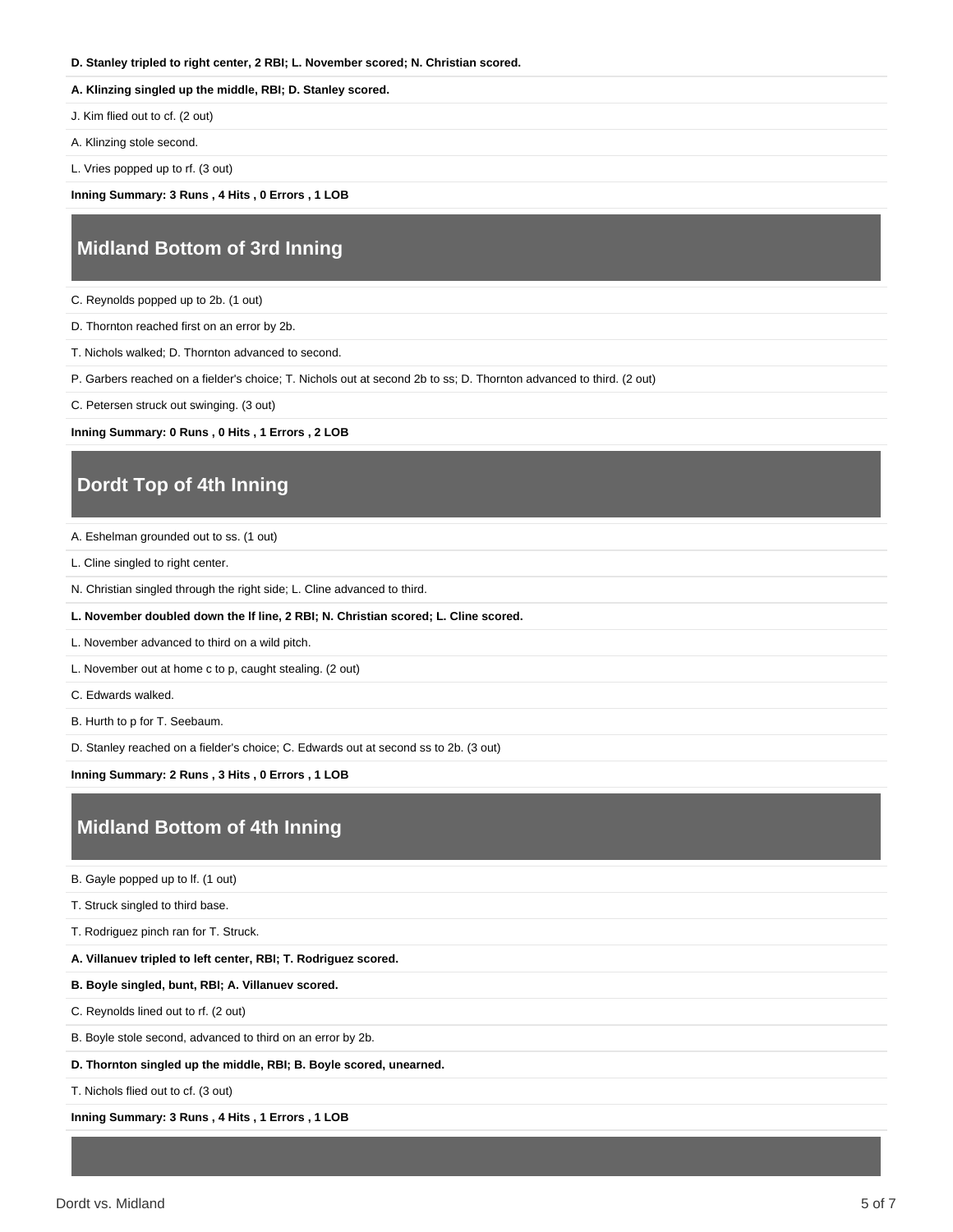#### **Dordt Top of 5th Inning**

- T. Struck to c for T. Rodriguez.
- A. Klinzing grounded out to 2b. (1 out)
- J. Kim grounded out to 2b. (2 out)
- L. Vries reached first on an error by ss.
- A. Eshelman walked; L. Vries advanced to second.
- L. Cline singled to left field; A. Eshelman advanced to second; L. Vries advanced to third.
- N. Christian flied out to cf. (3 out)

**Inning Summary: 0 Runs , 1 Hits , 1 Errors , 3 LOB**

### **Midland Bottom of 5th Inning**

P. Hamann to lf for A. Klinzing.

- **P. Garbers homered, RBI.**
- C. Scott to p for D. Benitez.

C. Petersen grounded out to 2b. (1 out)

B. Gayle walked.

M. Ross pinch ran for B. Gayle.

T. Struck struck out swinging. (2 out)

A. Villanuev reached first on an error by ss; M. Ross advanced to second.

B. Boyle walked; A. Villanuev advanced to second; M. Ross advanced to third.

**C. Reynolds hit by pitch, RBI; B. Boyle advanced to second; A. Villanuev advanced to third; M. Ross scored, unearned.**

D. Thornton struck out swinging. (3 out)

**Inning Summary: 2 Runs , 1 Hits , 1 Errors , 3 LOB**

### **Dordt Top of 6th Inning**

#### M. Ross to lf.

L. November grounded out to ss. (1 out)

C. Edwards grounded out to 2b. (2 out)

D. Stanley grounded out to p. (3 out)

**Inning Summary: 0 Runs , 0 Hits , 0 Errors , 0 LOB**

# **Midland Bottom of 6th Inning**

T. Nichols flied out to cf. (1 out)

C. Gothard to p for C. Scott.

P. Garbers struck out swinging. (2 out)

C. Petersen struck out looking. (3 out)

**Inning Summary: 0 Runs , 0 Hits , 0 Errors , 0 LOB**